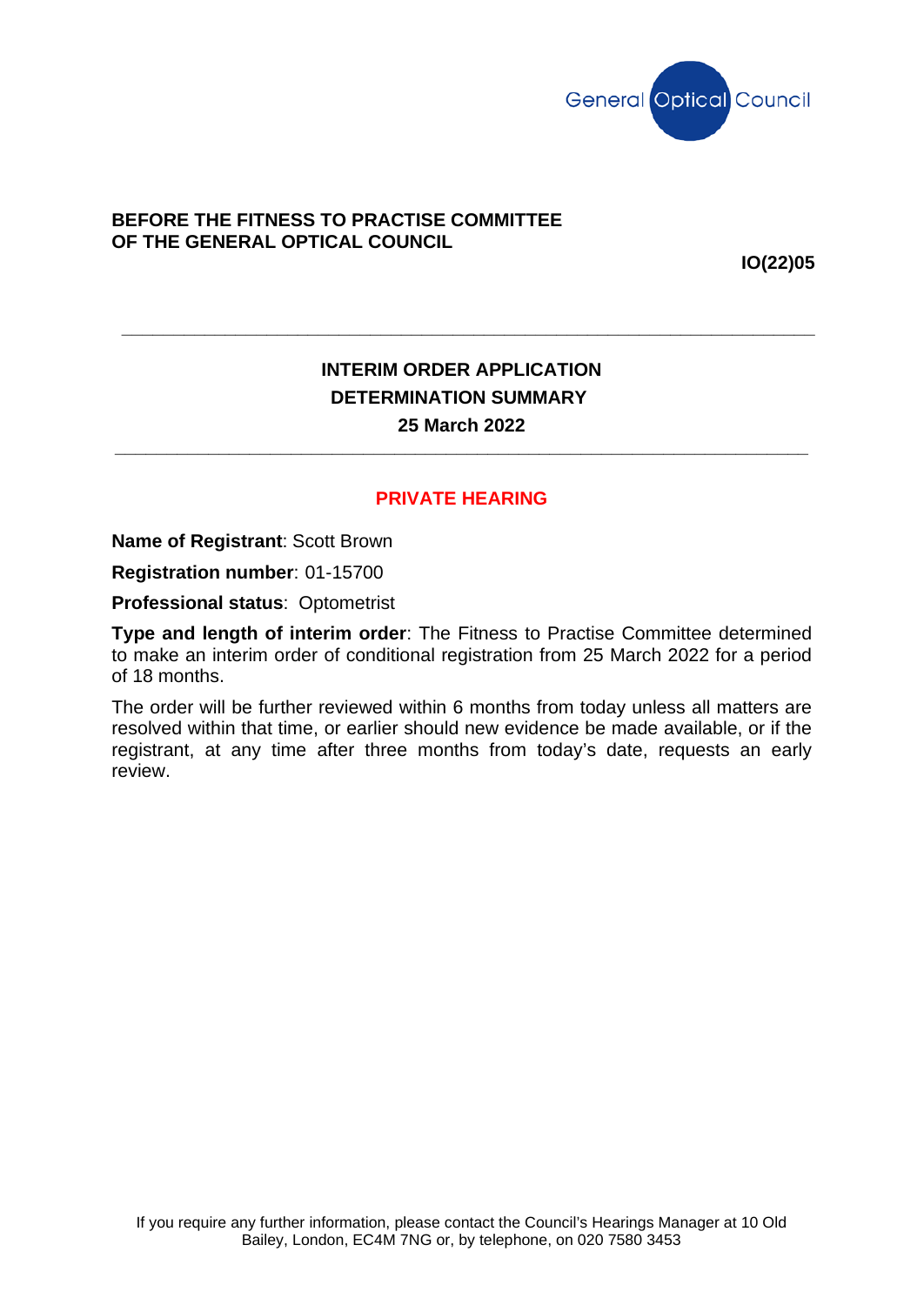

## **LIST OF CONDITIONS**

| A1.1<br>Informing others             | You must inform the following parties that your registration is<br>subject to conditions. You should do this within two weeks of the<br>date this order takes effect.                                                           |
|--------------------------------------|---------------------------------------------------------------------------------------------------------------------------------------------------------------------------------------------------------------------------------|
|                                      | a. Any organisation or person employing or contracting with you<br>to provide paid or unpaid optical services, whether or not in<br>the UK (to include any locum agency).                                                       |
|                                      | b. Any prospective employer or contractor where you have<br>applied to provide optical services, whether or not in the UK.                                                                                                      |
|                                      | c. Chairman of the Local Optometric Committee for the area<br>where you provide optometric services.                                                                                                                            |
|                                      | d. The NHS body in whose ophthalmic performer or contractor<br>list you are included or are seeking inclusion.                                                                                                                  |
| A1.2<br>Employment<br>and<br>work    | You must inform the GOC if:                                                                                                                                                                                                     |
|                                      | a. You accept any paid or unpaid employment or contract,<br>whether or not in the UK, to provide optical services.                                                                                                              |
|                                      | b. You apply for any paid or unpaid employment or contract to<br>provide optical services outside the UK.                                                                                                                       |
|                                      | c. You cease working.                                                                                                                                                                                                           |
|                                      | This information must include the contact details of your prospective<br>employer/ contractor and (if the role includes providing NHS<br>ophthalmic services) the relevant NHS body.                                            |
| A1.3<br>Supervision of<br>Conditions | You must:                                                                                                                                                                                                                       |
|                                      | a. Identify a workplace or remote supervisor who would be<br>prepared to monitor your compliance with conditions A1.3 (e)<br>$(f)$ , $(g)$ , $(h)$ and $(i)$ of these conditions.                                               |
|                                      | b. Ask the GOC to approve your workplace or remote supervisor<br>within 2 weeks of the date this order takes effect. If you are<br>not employed, you must ask us to approve your workplace<br>supervisor before you start work. |
|                                      | c. Identify another supervisor if the GOC does not agree to your<br>being monitored by the proposed supervisor.                                                                                                                 |
|                                      | d. Place yourself under the supervision of the supervisor and<br>remain under his/her supervision for the duration of these<br>conditions.                                                                                      |
|                                      | e. To identify and agree with your supervisor CPD and/ or<br>learning in respect of identifying potential retinal concerns.                                                                                                     |
|                                      | f. Arrange for your supervisor to review a minimum of 10<br>randomly selected patient records once every month.                                                                                                                 |